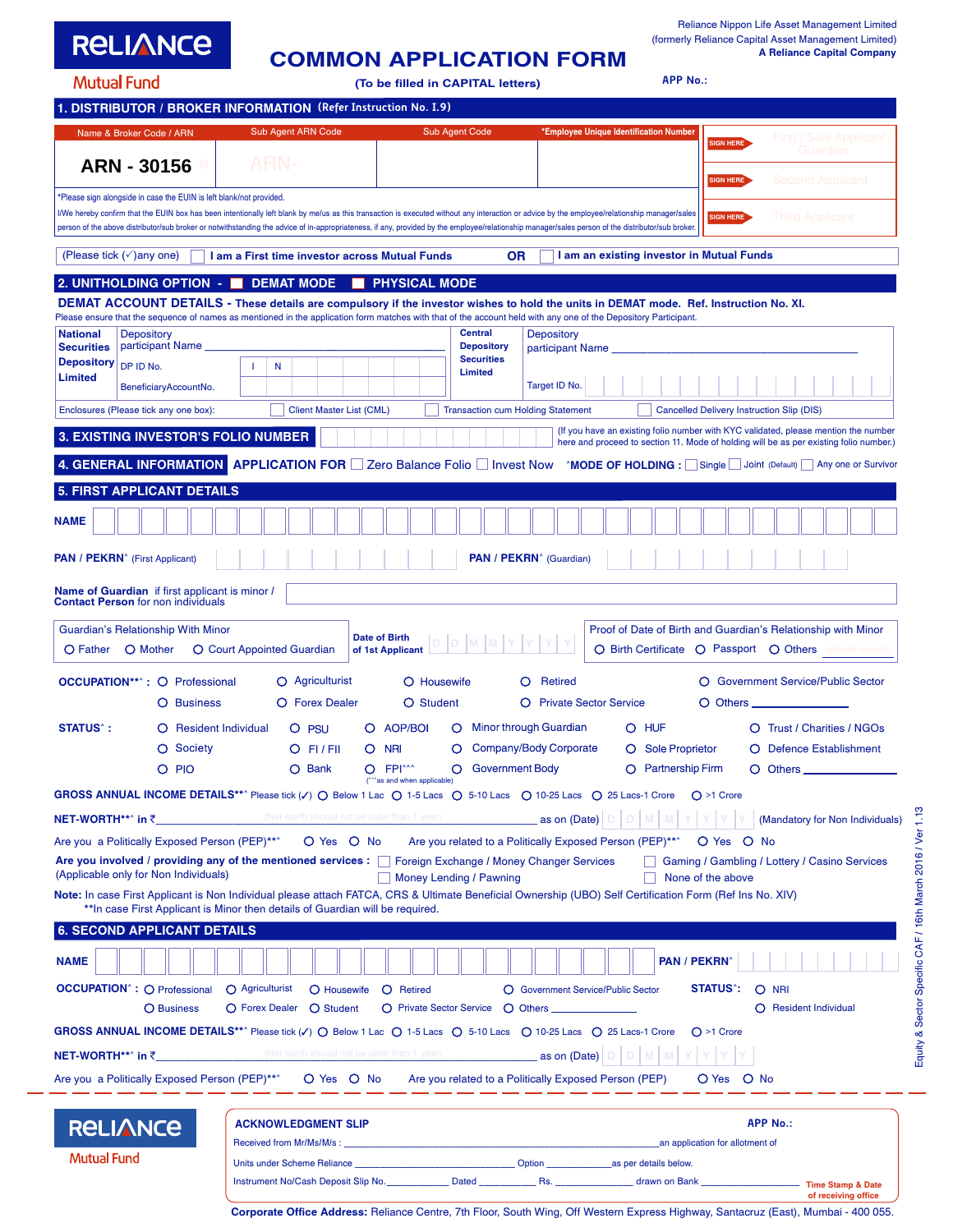|                                                                                                                                                                                                                                                                                                 |                                            |                         |                                             |                                  |                               |                   | <b>ARN - 30156</b> |                                                                                                 |                                    |                               |                           |              |                |                         |                               |                        |                                                                                                |            |                               |             |
|-------------------------------------------------------------------------------------------------------------------------------------------------------------------------------------------------------------------------------------------------------------------------------------------------|--------------------------------------------|-------------------------|---------------------------------------------|----------------------------------|-------------------------------|-------------------|--------------------|-------------------------------------------------------------------------------------------------|------------------------------------|-------------------------------|---------------------------|--------------|----------------|-------------------------|-------------------------------|------------------------|------------------------------------------------------------------------------------------------|------------|-------------------------------|-------------|
| 7. THIRD APPLICANT DETAILS                                                                                                                                                                                                                                                                      |                                            |                         |                                             |                                  |                               |                   |                    |                                                                                                 |                                    |                               |                           |              |                |                         |                               |                        |                                                                                                |            |                               |             |
| <b>NAME</b>                                                                                                                                                                                                                                                                                     |                                            |                         |                                             |                                  |                               |                   |                    |                                                                                                 |                                    |                               |                           |              |                | <b>PAN / PEKRN</b>      |                               |                        |                                                                                                |            |                               |             |
| <b>OCCUPATION</b> <sup>*</sup> : O Professional                                                                                                                                                                                                                                                 |                                            | $\bigcap$ Agriculturist |                                             | $\bigcap$ Housewife              |                               | $\bigcap$ Retired |                    |                                                                                                 | ◯ Government Service/Public Sector |                               |                           |              |                |                         | <b>STATUS</b> <sup>*</sup> :  |                        | $O$ NRI                                                                                        |            |                               |             |
|                                                                                                                                                                                                                                                                                                 | <b>O</b> Business                          |                         | O Forex Dealer O Student                    |                                  |                               |                   |                    | ○ Private Sector Service ○ Others                                                               |                                    |                               |                           |              |                |                         |                               |                        | ○ Resident Individual                                                                          |            |                               |             |
| GROSS ANNUAL INCOME DETAILS**^ Please tick (V) O Below 1 Lac O 1-5 Lacs O 5-10 Lacs O 10-25 Lacs O 25 Lacs-1 Crore                                                                                                                                                                              |                                            |                         |                                             |                                  |                               |                   |                    |                                                                                                 |                                    |                               |                           |              |                |                         | $O > 1$ Crore                 |                        |                                                                                                |            |                               |             |
| NET-WORTH**^ in ₹_                                                                                                                                                                                                                                                                              |                                            |                         | (Net worth should not be older than 1 year) |                                  |                               |                   |                    |                                                                                                 |                                    | as on (Date)                  |                           |              |                |                         |                               |                        |                                                                                                |            |                               |             |
| Are you a Politically Exposed Person (PEP)**^                                                                                                                                                                                                                                                   |                                            |                         |                                             | O Yes O No                       |                               |                   |                    | Are you related to a Politically Exposed Person (PEP)                                           |                                    |                               |                           |              |                |                         | O Yes O No                    |                        |                                                                                                |            |                               |             |
| Mandatory for all type of Investors. It is mandatory for investors to be KYC compliant through a Key Registered Agency (KRA) appointed by SEBI prior to investing in<br>Reliance Mutual Fund. Refer instruction no. II. 6, 7 & X                                                                |                                            |                         |                                             |                                  |                               |                   |                    |                                                                                                 |                                    |                               |                           |              |                |                         |                               |                        |                                                                                                |            |                               |             |
| 8. FATCA and CRS DETAILS                                                                                                                                                                                                                                                                        |                                            |                         | For Individuals/HUF (Mandatory)             |                                  |                               |                   |                    | Non Individual Investors should mandatory fill separate FATCA/CRS details form                  |                                    |                               |                           |              |                |                         |                               |                        |                                                                                                |            |                               |             |
| # Please indicate all Countries, other than India, in which you are a resident for tax purpose, associated Taxpayer Identification Number and it's Identification type eg. TIN etc.                                                                                                             |                                            |                         |                                             |                                  |                               |                   |                    |                                                                                                 |                                    |                               |                           |              |                |                         |                               |                        |                                                                                                |            |                               |             |
|                                                                                                                                                                                                                                                                                                 | <b>Sole/First Applicant/Guardian</b>       |                         |                                             |                                  |                               |                   |                    | <b>Second Applicant</b>                                                                         |                                    |                               |                           |              |                |                         |                               | <b>Third Applicant</b> |                                                                                                |            |                               |             |
| Country #                                                                                                                                                                                                                                                                                       | <b>Tax Identification</b><br><b>Number</b> |                         | Identification<br>Type                      |                                  | Country #                     |                   | <b>Number</b>      | <b>Tax Identification</b>                                                                       |                                    | Identification<br><b>Type</b> |                           |              | Country #      |                         |                               | <b>Number</b>          | <b>Tax Identification</b>                                                                      |            | Identification<br><b>Type</b> |             |
| $\mathbf{1}$                                                                                                                                                                                                                                                                                    |                                            |                         |                                             | 1                                |                               |                   |                    |                                                                                                 |                                    |                               | 1                         |              |                |                         |                               |                        |                                                                                                |            |                               |             |
| $\overline{\mathbf{c}}$                                                                                                                                                                                                                                                                         |                                            |                         |                                             | $\overline{2}$                   |                               |                   |                    |                                                                                                 |                                    |                               | $\overline{2}$            |              |                |                         |                               |                        |                                                                                                |            |                               |             |
| 3                                                                                                                                                                                                                                                                                               |                                            |                         |                                             | 3                                |                               |                   |                    |                                                                                                 |                                    |                               | 3                         |              |                |                         |                               |                        |                                                                                                |            |                               |             |
| In case Country of Tax Residence is only India then details of Country of Birth & Nationality need not be provided. "In case Tax Identification Number is not available, kindly provide its functional equivalent \$                                                                            |                                            |                         |                                             |                                  |                               |                   |                    |                                                                                                 |                                    |                               |                           |              |                |                         |                               |                        |                                                                                                |            |                               |             |
| <b>Country of Birth</b>                                                                                                                                                                                                                                                                         | <b>Sole/First Applicant/Guardian</b>       |                         |                                             |                                  | <b>Country of Birth</b>       |                   |                    | <b>Second Applicant</b>                                                                         |                                    |                               |                           |              |                | <b>Country of Birth</b> |                               | <b>Third Applicant</b> |                                                                                                |            |                               |             |
| <b>Country of Nationality</b>                                                                                                                                                                                                                                                                   |                                            |                         |                                             |                                  | <b>Country of Nationality</b> |                   |                    |                                                                                                 |                                    |                               |                           |              |                |                         | <b>Country of Nationality</b> |                        |                                                                                                |            |                               |             |
|                                                                                                                                                                                                                                                                                                 |                                            |                         |                                             |                                  |                               |                   |                    |                                                                                                 |                                    |                               |                           |              |                |                         |                               |                        |                                                                                                |            |                               |             |
| 9. CONTACT DETAILS OF SOLE / FIRST APPLICANT (Refer Instruction No. VII & IX)                                                                                                                                                                                                                   |                                            |                         |                                             |                                  |                               |                   |                    |                                                                                                 |                                    |                               |                           |              |                |                         |                               |                        |                                                                                                |            |                               |             |
| ## Correspondence Address (P.O. Box is not sufficient)                                                                                                                                                                                                                                          |                                            |                         |                                             |                                  |                               |                   |                    | ## Please note that your address details will be updated as per your KYC records with CVL / KRA |                                    |                               |                           |              |                |                         |                               |                        |                                                                                                |            |                               |             |
|                                                                                                                                                                                                                                                                                                 |                                            |                         |                                             |                                  |                               |                   |                    |                                                                                                 |                                    |                               |                           |              |                |                         |                               |                        |                                                                                                |            |                               |             |
|                                                                                                                                                                                                                                                                                                 |                                            |                         |                                             |                                  |                               |                   |                    |                                                                                                 |                                    |                               |                           | Landmark     |                |                         |                               |                        |                                                                                                |            |                               |             |
| City                                                                                                                                                                                                                                                                                            |                                            |                         |                                             |                                  |                               | <b>Pin Code</b>   |                    |                                                                                                 |                                    |                               |                           | <b>State</b> |                |                         |                               |                        |                                                                                                |            |                               |             |
| <b>Email ID</b>                                                                                                                                                                                                                                                                                 |                                            |                         |                                             |                                  |                               |                   |                    |                                                                                                 |                                    |                               |                           |              |                |                         |                               |                        |                                                                                                |            |                               |             |
| $Mobile$ +<br>ountry (Code                                                                                                                                                                                                                                                                      |                                            |                         |                                             |                                  |                               | Tel. No.          |                    | <b>Office</b>                                                                                   |                                    |                               |                           |              |                |                         | <b>Residence</b>              |                        |                                                                                                |            |                               |             |
| Please register your Mobile No & Email Id with us to get instant transaction alerts via SMS & Email. Investors providing Email Id would mandatorily receive only E - Statement of Accounts in lieu of physical Statement of Ac                                                                  |                                            |                         |                                             |                                  |                               |                   |                    |                                                                                                 |                                    |                               |                           |              |                |                         |                               |                        |                                                                                                |            |                               |             |
| 10. BANK ACCOUNT DETAILS MANDATORY for Redemption/Dividend/Refunds, if any (Refer Instruction No. III)                                                                                                                                                                                          |                                            |                         |                                             |                                  |                               |                   |                    |                                                                                                 |                                    |                               |                           |              |                |                         |                               |                        |                                                                                                |            |                               |             |
| <b>Bank Name</b>                                                                                                                                                                                                                                                                                |                                            |                         |                                             |                                  |                               |                   |                    |                                                                                                 |                                    |                               |                           |              |                |                         |                               |                        |                                                                                                |            |                               |             |
| <b>Account No.</b>                                                                                                                                                                                                                                                                              |                                            |                         |                                             |                                  |                               |                   |                    |                                                                                                 | A/c. Type $\sqrt{ }$               |                               | <b>SB</b>                 |              | <b>Current</b> |                         |                               | <b>NRO</b>             |                                                                                                | <b>NRE</b> |                               | <b>FCNR</b> |
| <b>BranchAddress</b>                                                                                                                                                                                                                                                                            |                                            |                         |                                             |                                  |                               |                   |                    |                                                                                                 | <b>Branch City</b>                 |                               |                           |              |                |                         |                               |                        |                                                                                                |            |                               |             |
| <b>PIN</b>                                                                                                                                                                                                                                                                                      |                                            |                         | <b>IFSC Code</b>                            |                                  |                               |                   |                    |                                                                                                 |                                    |                               | 9 Digit MICR Code*        |              |                | Credit                  |                               | via                    | <b>NEFT</b>                                                                                    |            |                               |             |
| Please ensure the name in this application form and in your bank account are the same. Please update your IFSC and MICR Code in order to get payouts via electronic mode in to your bank account.                                                                                               |                                            |                         |                                             |                                  |                               |                   |                    |                                                                                                 |                                    |                               |                           |              |                |                         |                               |                        |                                                                                                |            |                               |             |
| 11. INVESTMENT & PAYMENT DETAILS (Separate Application Form is required for investment in each Plan/Option. Multiple cheques not permitted with single<br>application form (Refer instruction no. IV) OTM facility is available to investors who have Invest Easy facility registered with RMF. |                                            |                         |                                             |                                  |                               |                   |                    |                                                                                                 |                                    |                               |                           |              |                |                         |                               |                        |                                                                                                |            |                               |             |
|                                                                                                                                                                                                                                                                                                 |                                            |                         |                                             |                                  |                               |                   |                    |                                                                                                 |                                    |                               |                           |              |                |                         |                               |                        |                                                                                                |            |                               |             |
| <b>Scheme</b><br>(If you wish to invest in Direct Plan please mention Direct Plan against the scheme name)                                                                                                                                                                                      |                                            |                         |                                             |                                  |                               |                   |                    |                                                                                                 |                                    |                               |                           |              |                |                         |                               |                        | (Refer Instruction No. I-10) (For Product Labeling please refer last page of application form) |            |                               |             |
| <b>Option</b> (Please $\checkmark$ ) Growth <sup>**</sup>                                                                                                                                                                                                                                       |                                            |                         | Dividend Payout                             |                                  |                               |                   |                    | <b>Dividend Reinvestment</b>                                                                    |                                    |                               | <b>Dividend Frequency</b> |              |                |                         |                               |                        |                                                                                                |            |                               |             |
| Payment Details (Please issue cheque favouring scheme name)                                                                                                                                                                                                                                     |                                            |                         |                                             |                                  |                               |                   |                    |                                                                                                 |                                    |                               |                           |              |                |                         |                               |                        |                                                                                                |            |                               |             |
| Mode of Payment OTM Facility (One Time Bank Mandate) Cheque DD Funds Transfer RTGS / NEFT Cash (Refer Instruction No. XV)                                                                                                                                                                       |                                            |                         |                                             |                                  |                               |                   |                    |                                                                                                 |                                    |                               |                           |              |                |                         |                               |                        |                                                                                                |            |                               |             |
| <b>Investment Amount (Rs.)</b>                                                                                                                                                                                                                                                                  |                                            |                         |                                             | DD Charges (if applicable) (Rs.) |                               |                   |                    |                                                                                                 |                                    |                               |                           |              |                | Net Amount~ (Rs.)       |                               |                        |                                                                                                |            | I minus II                    |             |
| Instrument No/Cash Deposit Slip No.                                                                                                                                                                                                                                                             |                                            |                         |                                             |                                  |                               |                   |                    | Dated D   D   M   M   Y   Y   Y   Y   Drawn on Bank                                             |                                    |                               |                           |              |                |                         |                               |                        |                                                                                                |            |                               |             |
| <b>Bank Branch</b><br>Default option if not selected) ∼Units will be allotted for the net amount minus the transaction charges if applicable. <sup>\$</sup> Investors are requested to collect the cash deposit slip from the DISC                                                              |                                            |                         |                                             |                                  |                               |                   |                    | <b>City</b>                                                                                     |                                    |                               |                           |              |                |                         |                               |                        |                                                                                                |            |                               |             |
|                                                                                                                                                                                                                                                                                                 |                                            |                         |                                             |                                  |                               |                   |                    |                                                                                                 |                                    |                               |                           |              |                |                         |                               |                        |                                                                                                |            |                               |             |

|                            |                        | Add convenience to your life with our value added service    |
|----------------------------|------------------------|--------------------------------------------------------------|
|                            |                        | Simply send ** SMS to 966 400 1111 to avail below facilities |
| <b>Types of Facilities</b> | <b>Single Folio</b>    | <b>Multiple Folio</b>                                        |
| <b>NAV</b>                 | <b>SMS mynav</b>       | SMS mynav <space> last 6 digits of folio</space>             |
| <b>Balance</b>             | <b>SMS Balance</b>     | SMS balance <space> last 6 digits of folio</space>           |
| <b>Last 3 Transaction</b>  | <b>SMS Transaction</b> | SMS txn <space> last 6 digits of folio</space>               |
| Statement thru mail        | <b>SMS ESOA</b>        | SMS ESOA <space> last 6 digits of folio</space>              |

\*\*SMS charges apply

**SMS**

**Investor Desk. A RMF Virtual Branch Experience.**

Equity & Sector Specific CAF / 16th March 2016 / Ver 1.13

Equity & Sector Specific CAF / 16th March 2016 / Ver 1.13

**For more details : Visit : www.reliancemutual.com**

You can also follow us on **Fig.**